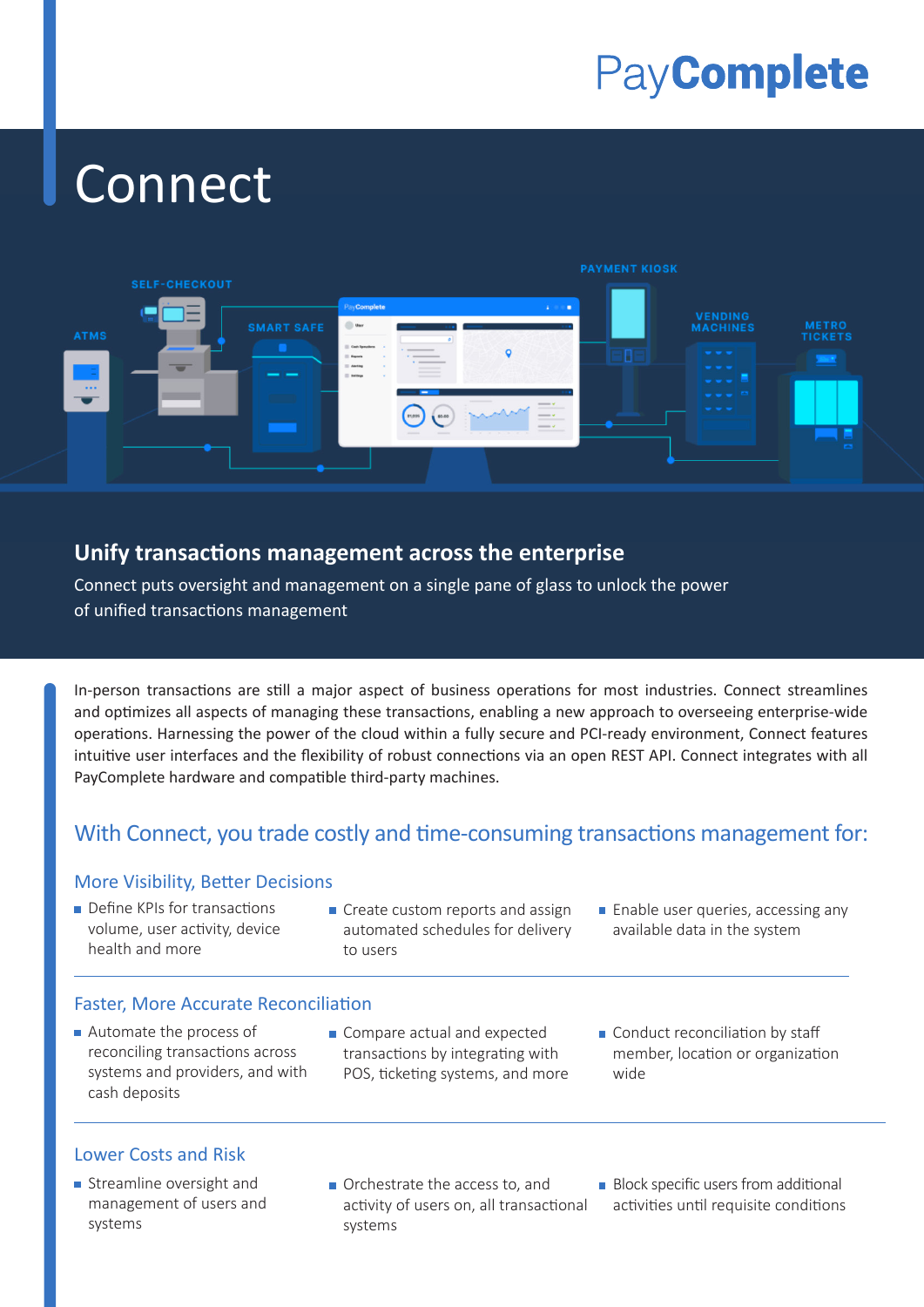# Key Features of Connect Cloud:

#### Transactions systems management

Connect makes it possible to remotely configure, update, monitor, troubleshoot and manage all users and machines involved in unattended transactions.

### Activity orchestration

Monitor and control the transactions-related user activity and data flows across the enterprise with Connect, setting limits and controls, triggering alerts, and blocking further activity where needed.

#### Cross-system reconciliation

Connect powers reconciliation of transactions across systems and providers at the level of individual employees, location, or enterprise-wide.

### Transactions analytics

Rich visualizations of transactions-related KPIs can be built with the data in Connect, using configurable templates and presented at multiple levels and on a schedule or based on ad hoc queries.

### Systems integration

For easy integration with other enterprise systems, Connect Cloud includes a web API, ensuring reliable and accurate data flows across transactional operations.

#### SaaS infrastructure

Connect can be deployed in a pure SaaS mode, or in a private hosting environment or even on a customer's own premises, maximizing flexibility to meet any requirement.













# PayComplete

#### paycomplete.com